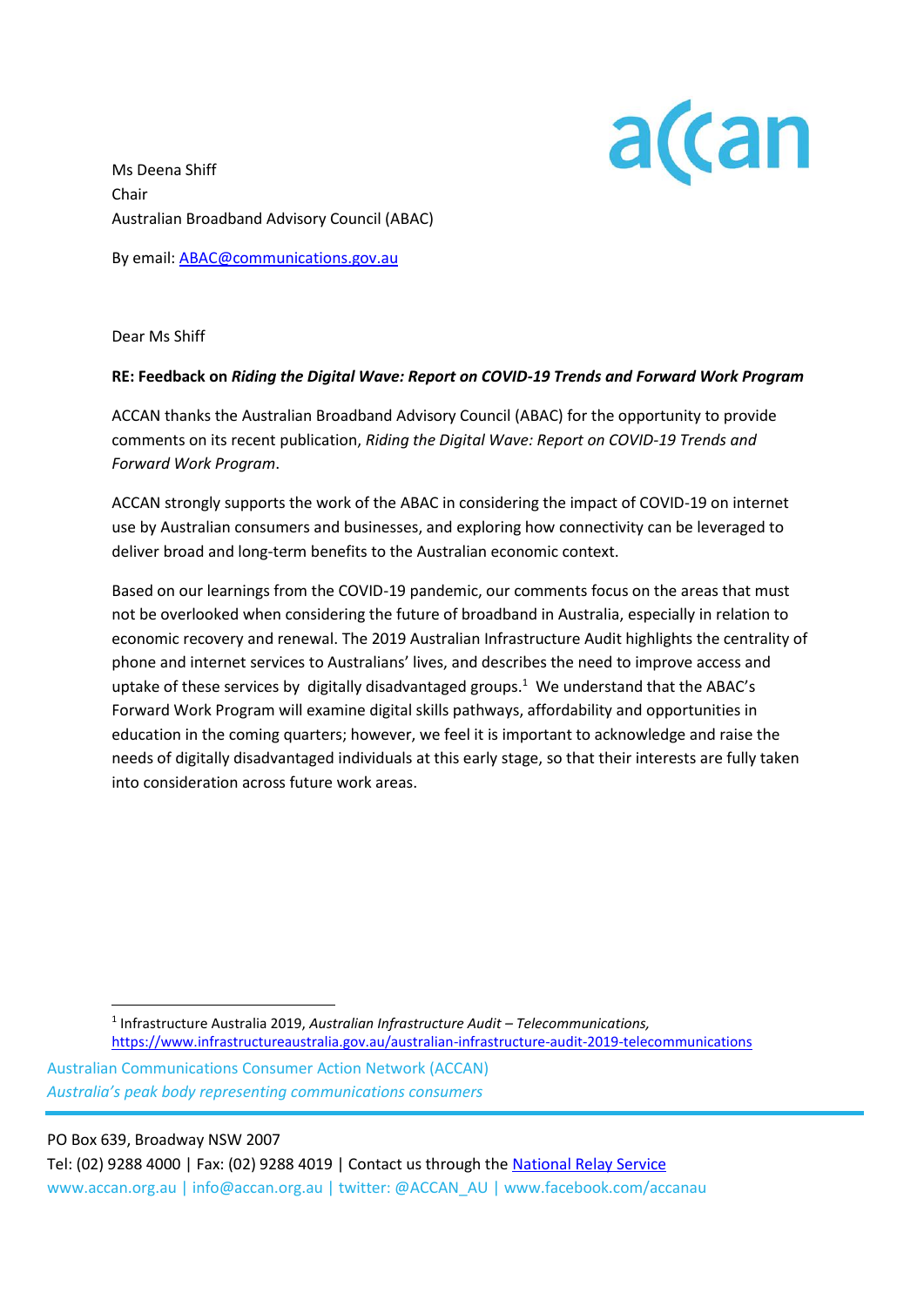# **List of recommendations**

- **Recommendation 1:** The ABAC should consider essential small business supports when planning for the future digitisation of business sectors, especially those based in the regions like agriculture.
- **Recommendation 2:** When looking into telecommunications affordability, we encourage the ABAC to examine the effectiveness of NBN Co's COVID-19 assistance packages, the nature and challenges of the wholesaler-retailer relationship, and the need for an affordable home broadband product for households on limited incomes as advocated by ACCAN and the 2020 Australian Digital Inclusion Index report.
- **Recommendation 3**: The ABAC's Q1 and post-Q1 2021 work program must address the need for a consistent and well-established approach to devices and internet services for online learning, in order to affectively address and respond to the digitisation of education.
- **Recommendation 4:** The ABAC should extend its focus on digital skills beyond SME and tertiary sectors to include emphasis on the needs of recently-arrived migrants and CALD communities.
- **Recommendation 5:** The ABAC should consider the need for an online information service to assist in reducing persistent information asymmetries experienced by communications consumers, and to promote better choice of market offers.
- **Recommendation 6:** The ABAC should consider strategies to support digital participation in remote Indigenous communities to ensure that these communities do not miss out on the economic benefits associated with full connectivity.

# **Essential supports for small businesses**

The COVID-19 pandemic poses unprecedented challenges to Australian small businesses, the impacts of which continue to be felt across Australian communities. Business NSW's December 2020 Telecommunications Survey reported that service speeds and reliability remain the primary concern for NSW businesses, and that a lack of publicity and business owners' competing priorities meant that any telecommunications support that became available to them during the pandemic has been under-utilised.<sup>2</sup> In fact, in an October survey of small to medium sized enterprises (SMEs), ACCAN found that a third of respondents were not aware that financial hardship assistance was available to them from their telco provider.<sup>3</sup>

<sup>2</sup> Business NSW 2020, *Telecommunications Survey*,

[https://www.businessnsw.com/content/dam/nswbc/businessnsw/pdf/Telecommunications%20Survey;%20De](https://www.businessnsw.com/content/dam/nswbc/businessnsw/pdf/Telecommunications%20Survey;%20December%202020.pdf) [cember%202020.pdf](https://www.businessnsw.com/content/dam/nswbc/businessnsw/pdf/Telecommunications%20Survey;%20December%202020.pdf)

<sup>3</sup> ACCAN 2020, *Telco service essential to small business*, media release, [https://accan.org.au/media-centre/hot](https://accan.org.au/media-centre/hot-issues/1819-telco-service-essential-to-small-business)[issues/1819-telco-service-essential-to-small-business](https://accan.org.au/media-centre/hot-issues/1819-telco-service-essential-to-small-business)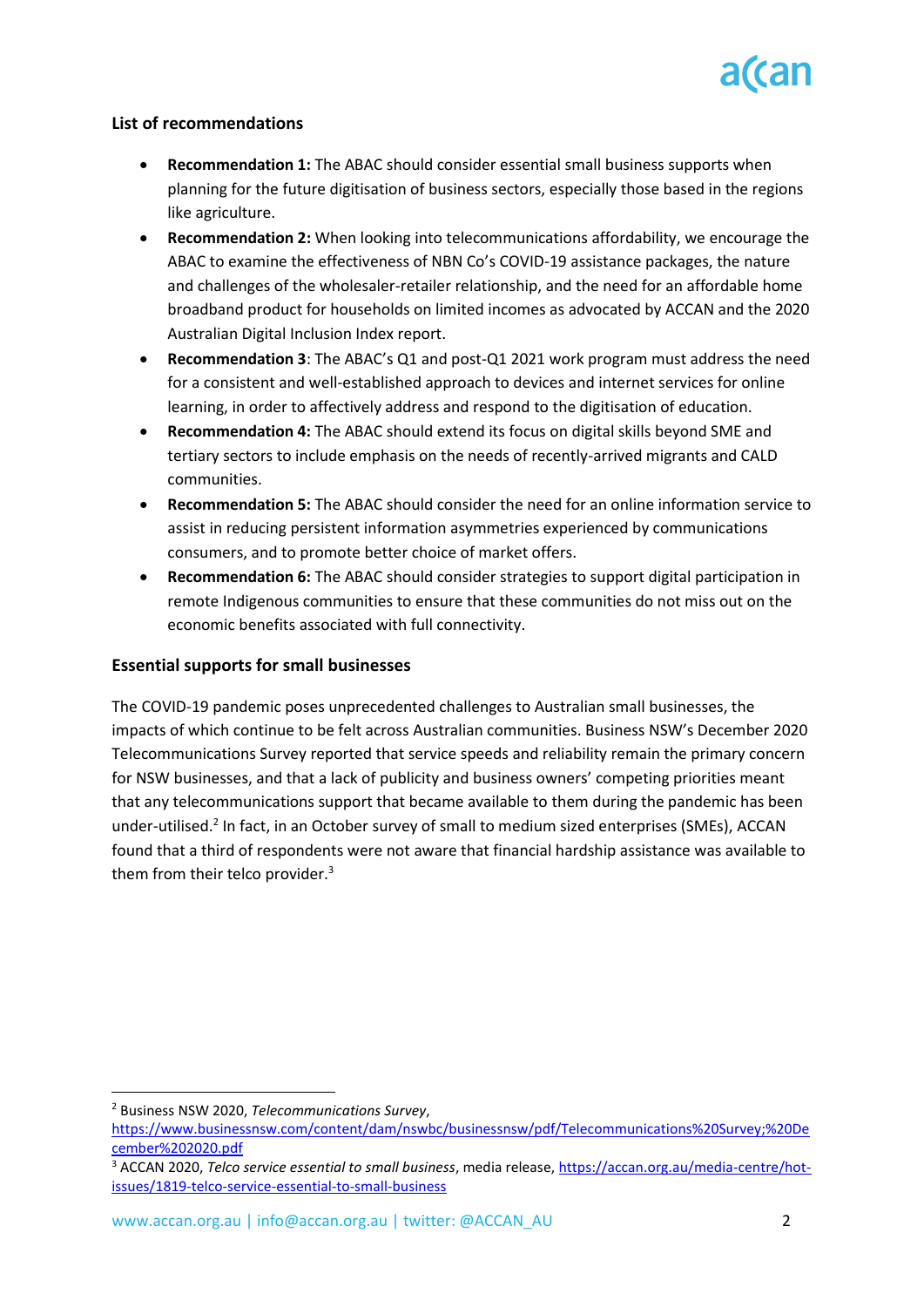

Through consultation with our members and Small Business Advisory Forum, ACCAN has identified the following priorities to ameliorate to impact of COVID-19 on small business' communications, and ensure they get the most of their essential phone and internet connections:

- Extending financial hardship relief measures by NBN Co and telecommunications retailers,
- Reviewing and strengthening the Telecommunications Hardship Principles, which are an agreement between the Australian Government and the telco industry to provide additional support to customers during the COVID-19 pandemic,
- A slow, staged, transition as NBN's 40 per cent CVC boost is withdrawn,<sup>4</sup>
- Funding to support small businesses' digital transformation,
- Implementation of arrangements to support greater network reliability, including wholesale level service standards,
- Improved information resources to guide better service choice,
- Consideration of an automatically applied small business internet subsidy.

ACCAN understands that the NBN COVID-19 small business support package<sup>5</sup> announced in April has not been taken up by RSPs. Opportunities to improve the wholesaler-retailer relationship must be addressed to ensure that wholesale benefits such as this are passed on to the community. We acknowledge the operational challenges faced by RSPs at the onset of the COVID-19 pandemic; however, ACCAN is disappointed that the small business community has not been able to access NBN's offers over the past 9 months.

Recommendation 1: The ABAC should consider essential small business supports when planning for the future digitisation of business sectors, especially those based in the regions like agriculture.

### **Affordability and access to devices and services**

We are pleased to see to see that digital inclusion and affordability is of particular interest to the ABAC, and that it plans to investigate a co-ordinated mechanism to assist vulnerable groups become digitally included. It is important to note that the COVID-19 has not created new challenges in the realm of affordability and access; rather, it has exposed and aggravated the severity of an existing digital divide.

ACCAN has developed an affordable broadband proposal to ensure that *No Australian is Left Offline*. <sup>6</sup> ACCAN is calling for the introduction of a 50 Mbps unlimited broadband service offered at a wholesale price of \$20 per month by NBN Co to households receiving government financial support.

<sup>4</sup> The CVC, or Connectivity Virtual Circuit, is the amount bandwidth purchased by a retail service provider. NBN Co announced it would allocate additional CVC to providers to assist them cope with heavy traffic due to increasing numbers of people working from home.

<sup>5</sup> NBNCo 2020, *NBN Co creates \$150 million COVID-19 relief and assistance package*, media release, [https://www.nbnco.com.au/corporate-information/media-centre/media-statements/nbn-co-creates-covid-19](https://www.nbnco.com.au/corporate-information/media-centre/media-statements/nbn-co-creates-covid-19-relief-and-assistance-package) [relief-and-assistance-package](https://www.nbnco.com.au/corporate-information/media-centre/media-statements/nbn-co-creates-covid-19-relief-and-assistance-package)

<sup>6</sup> ACCAN 2019, *No Australian Left Offline*,<http://accan.org.au/no-australian-left-offline>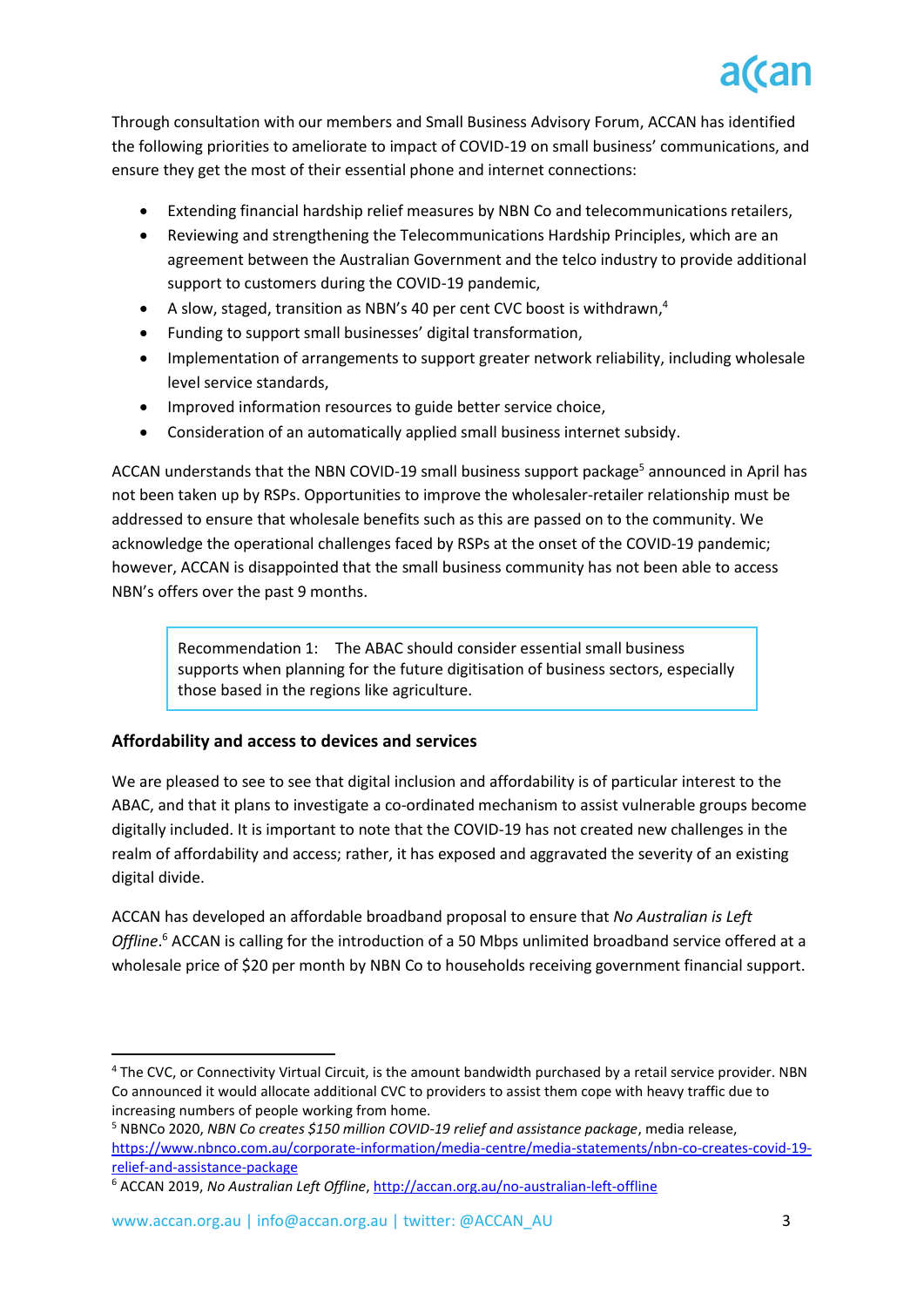Under this arrangement, eligible households would pay approximately \$30 per month for unlimited broadband – almost halving the current average cost.

At the onset of the COVID-19 pandemic, ACCAN was pleased to see NBN Co's \$150m suite of support packages, which included an NBN Education Assistance package that waived new NBN connection charges for households with school-aged children, <sup>7</sup> and residential and small business financial hardship packages to support customers in financial stress during the pandemic.<sup>8</sup>

However, there were challenges in the delivery of these support packages due to:

- Low publicity of the offers from some RSPs,
- Other RSPs' failure to take up the offers,
- Inconsistent or complex eligibility criteria which created some confusion for consumers and RSPs.

Feedback received by ACCAN through community sector roundtables suggested that the short-term nature of the Education Assistance Package would be a likely disincentive for households in financial stress to take it up, due to uncertainty surrounding the offer's end date. Another factor has been the cost of modems, which involved a significant upfront investment for households on low fixed incomes, and represented a cost barrier. Initiatives such as those offered by WorkVentures<sup>9</sup> in upgrading and remodelling used modems should be brought into the mix to help overcome this problem in future targeted programs.

As indicated in the previous section, challenges in the wholesaler-retailer relationship have undermined the effectiveness of NBN Co's support measures. ACCAN was especially disappointed that on the whole, RSPs did not appear to take up NBN Co's financial hardship assistance.

Recommendation 2: When looking into telecommunications affordability, we encourage the ABAC to examine the effectiveness of NBN Co's COVID-19 assistance packages, the nature and challenges of the wholesaler-retailer relationship, and the need for an affordable home broadband product for households on limited incomes as advocated by ACCAN and the 2020 Australian Digital Inclusion Index report.<sup>10</sup>

The challenge of telecommunications affordability extends to access to devices, especially for school-aged children. While the efforts of the telco industry, governments and schools to keep students connected are commendable, over the past year ACCAN has received extensive feedback from local community workers and educators regarding the significant volumes of students who did not have access to devices during the learning-from-home period, due to cost barriers.

<sup>7</sup> NBN Co 2020, *COVID-19 Education Assistance Package*[, https://www.nbnco.com.au/campaigns/covid-](https://www.nbnco.com.au/campaigns/covid-19/education-assistance-package)[19/education-assistance-package](https://www.nbnco.com.au/campaigns/covid-19/education-assistance-package)

<sup>8</sup> NBN Co 2020, *Our response to COVID-19*, <https://www.nbnco.com.au/campaigns/covid-19> <sup>9</sup> <https://workventures.com.au/>

<sup>10</sup> Thomas et al 2020, *Measuring Australia's Digital Divide: The Australian Digital Inclusion Index 2020*, RMIT and Swinburne University of Technology, for Telstra, [https://digitalinclusionindex.org.au/wp](https://digitalinclusionindex.org.au/wp-content/uploads/2020/10/TLS_ADII_Report-2020_WebU.pdf)[content/uploads/2020/10/TLS\\_ADII\\_Report-2020\\_WebU.pdf,](https://digitalinclusionindex.org.au/wp-content/uploads/2020/10/TLS_ADII_Report-2020_WebU.pdf) p. 46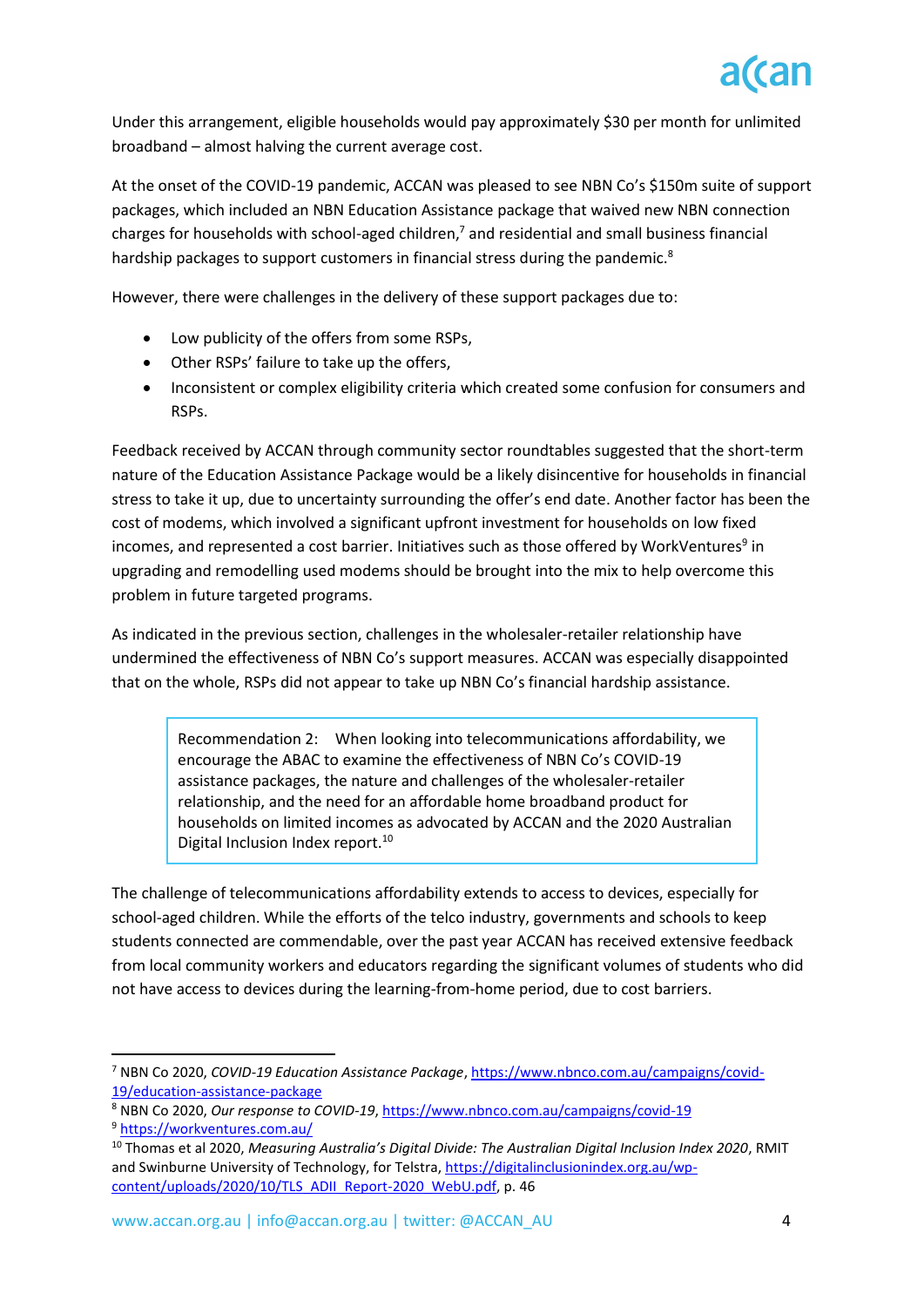After undertaking desktop research, ACCAN found that there is a highly inconsistent approach across states and territories regarding provision of devices and internet services to students in need of them.<sup>11</sup> For example, NSW and Victoria have established device loan programs in place, where schools are able to order subsidised computer equipment. Other states like WA and NT do not, meaning that students in those states who required devices or an internet connection have had to rely on their school for support. ACCAN has advocated to the Minister for Communications, and the Department of Infrastructure, Transport, Regional Development and Communications, for a work program to co-ordinate a national strategy on access to devices and internet services in the context of online learning.

Recommendation 3: The ABAC's Q1 and post-Q1 2021 work program must address the need for a consistent and well-established approach to devices and internet services for online learning, in order to affectively address and respond to the digitisation of education.

# **Digital capability and informed consumer decision-making**

ACCAN supports the Government's funding initiatives for digital skills training and recognises its important commitment to the work of the Digital Skills Organisation and also to Be Connected, $12$ focusing on capacity building for older Australians.

We have concerns about the narrow scope of ABAC's approach to digital skills, which primarily focuses on tertiary learning and SMEs. ACCAN routinely receives feedback from its members about the dire and urgent need for digital skills support for newly-arrived migrants and people from culturally and linguistically diverse (CALD) communities, groups that are largely overlooked in current government programs for digital skills training. Local community organisations generally take on the role of digital mentors for clients as best they can, though they are rarely resourced to do so. It is important to note that the economic benefits driven by digital skills are not limited to specific sectors or groups – the more people that are able to use ICT with confidence, the greater the net economic benefit.<sup>13</sup>

Recommendation 4: The ABAC should extend its focus on digital skills beyond SME and tertiary sectors to include emphasis on the needs of recently-arrived migrants and CALD communities.

While digital skills are exceedingly important for meaningful use of digital technologies, consumers both residential and small business – must be able to understand the services they receive and make informed and appropriate decisions when choosing internet services. This is fundamental to a

<sup>11</sup> ACCAN 2020, *Online Learning and Access to Devices*[, https://accan.org.au/media-centre/covid19-telco](https://accan.org.au/media-centre/covid19-telco-services-and-technology/1708-covid-19-supporting-families-and-households#OnlineLearning)[services-and-technology/1708-covid-19-supporting-families-and-households#OnlineLearning](https://accan.org.au/media-centre/covid19-telco-services-and-technology/1708-covid-19-supporting-families-and-households#OnlineLearning)

<sup>12</sup> <https://beconnected.esafety.gov.au/>

<sup>13</sup> Deloitte Access Economics 2015, *Digital government transformation*,

[https://www2.deloitte.com/content/dam/Deloitte/au/Documents/Economics/deloitte-au-economics-digital](https://www2.deloitte.com/content/dam/Deloitte/au/Documents/Economics/deloitte-au-economics-digital-governmenttransformation-230715.pdf)[governmenttransformation-230715.pdf](https://www2.deloitte.com/content/dam/Deloitte/au/Documents/Economics/deloitte-au-economics-digital-governmenttransformation-230715.pdf)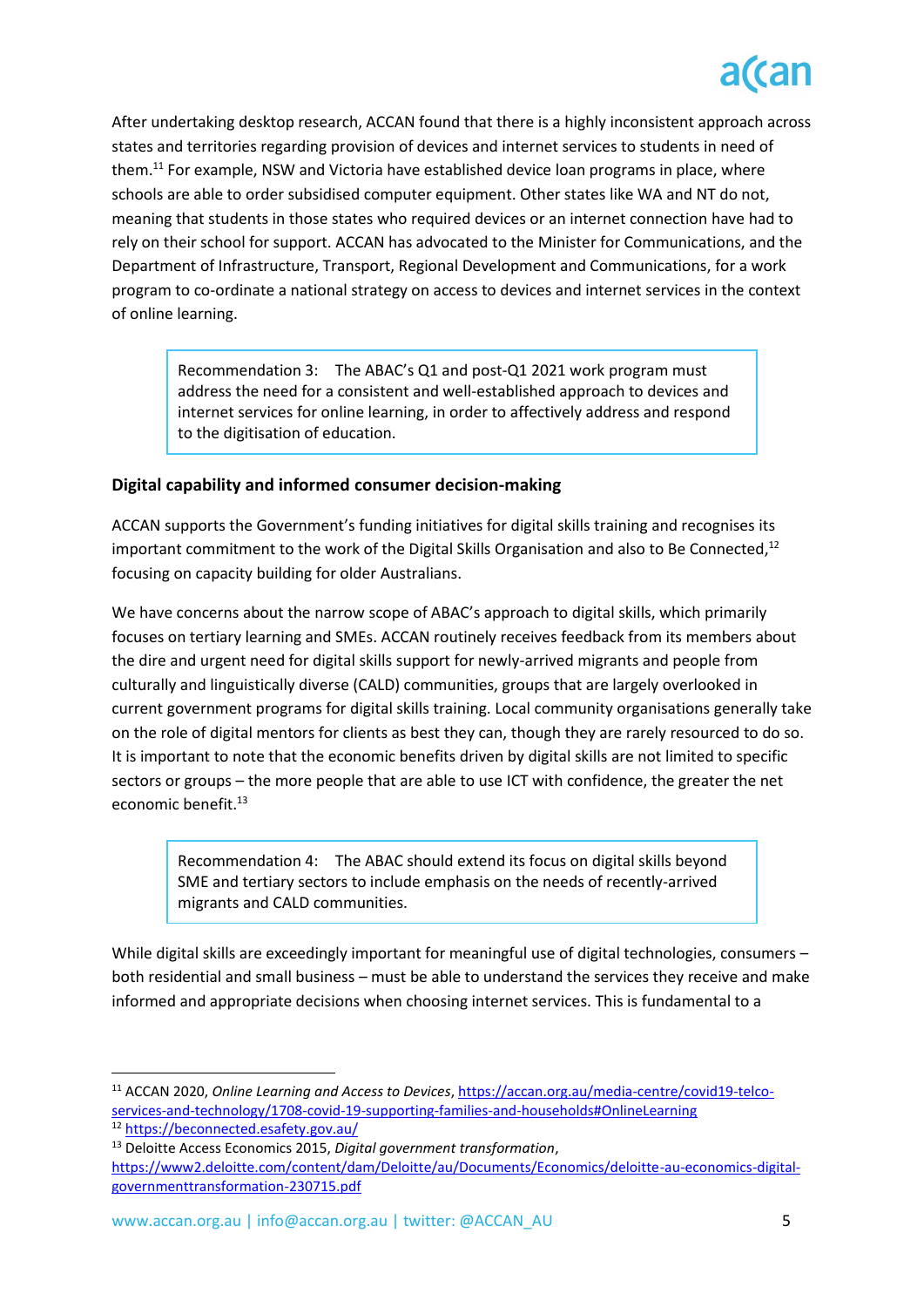

consumer receiving the services that are suitable to their usage and needs so they can effectively access the Internet.

There is extensive evidence of the information asymmetries that exist between telco customers and their retail provided; these are detailed in our submission to Consumer Safeguards Review Part C: Choice and Fairness.<sup>14</sup> To help overcome this problem, there is a need for an unbiased and independent information and plan comparison tool for phone and internet products and services, similar to *Energy Made Easy* in the energy sector.<sup>15</sup>

Recommendation 5: The ABAC should consider the need for an online information service to assist in reducing persistent information asymmetries experienced by communications consumers, and promote better choice of market offers.

### **Remote Indigenous communications**

ACCAN is deeply concerned that remote Indigenous communities (RICS) are being left behind when it comes to investment in telecommunications infrastructure and last-mile access.<sup>16</sup> As some of the most deeply disadvantaged parts of Australia, the true extent of digital exclusion facing RICs is unclear due to significant data and knowledge gaps, and a patchwork of piecemeal policy responses from successive state, territory and Federal governments.

ACCAN commissioned the *Remote Indigenous Communications Review*, which found that there are pervasive and complex barriers that prevent many Indigenous people living in RICs from full or even partial digital engagement.<sup>17</sup> These barriers include:

- Last-mile delivery to enable household or individual access,
- Affordability of services,
- Improved quality and reliability of services,
- Demand for increased broadband speeds and data limits, especially to enable use of streaming services and high-bandwidth applications,
- Providing community access facilities for those without personal devices,
- Timely technical support and effective response times for installation and repair of equipment,
- Appropriate IT systems to address congestion and latency for remote servers and two-way high bandwidth applications such as telehealth,
- Digital skills and cyber-security issues,

<sup>14</sup> ACCAN 2020, *ACCAN response to Consumer Safeguards Review Part C / Choice and Fairness*, [https://accan.org.au/files/Submissions/2020/ACCAN%20Submission%20to%20Consumer%20Safeguards%20R](https://accan.org.au/files/Submissions/2020/ACCAN%20Submission%20to%20Consumer%20Safeguards%20Review%20Part%20C%20V.1.1.pdf) [eview%20Part%20C%20V.1.1.pdf](https://accan.org.au/files/Submissions/2020/ACCAN%20Submission%20to%20Consumer%20Safeguards%20Review%20Part%20C%20V.1.1.pdf)

<sup>15</sup> <https://www.energymadeeasy.gov.au/>

<sup>&</sup>lt;sup>16</sup> Last-mile access involves the infrastructure in and around a premises that is needed to physically connect an internet user.

<sup>17</sup> Featherstone D 2020, *Remote Indigenous Communications Review: Telecommunications Programs and Current Needs for Remote Indigenous Communities*, for ACCAN[, https://accan.org.au/our-work/research/1821](https://accan.org.au/our-work/research/1821-remote-indigenous-communications-review-telecommunications-programs-and-current-needs-for-remote-indigenous-communities) [remote-indigenous-communications-review-telecommunications-programs-and-current-needs-for-remote](https://accan.org.au/our-work/research/1821-remote-indigenous-communications-review-telecommunications-programs-and-current-needs-for-remote-indigenous-communities)[indigenous-communities](https://accan.org.au/our-work/research/1821-remote-indigenous-communications-review-telecommunications-programs-and-current-needs-for-remote-indigenous-communities)